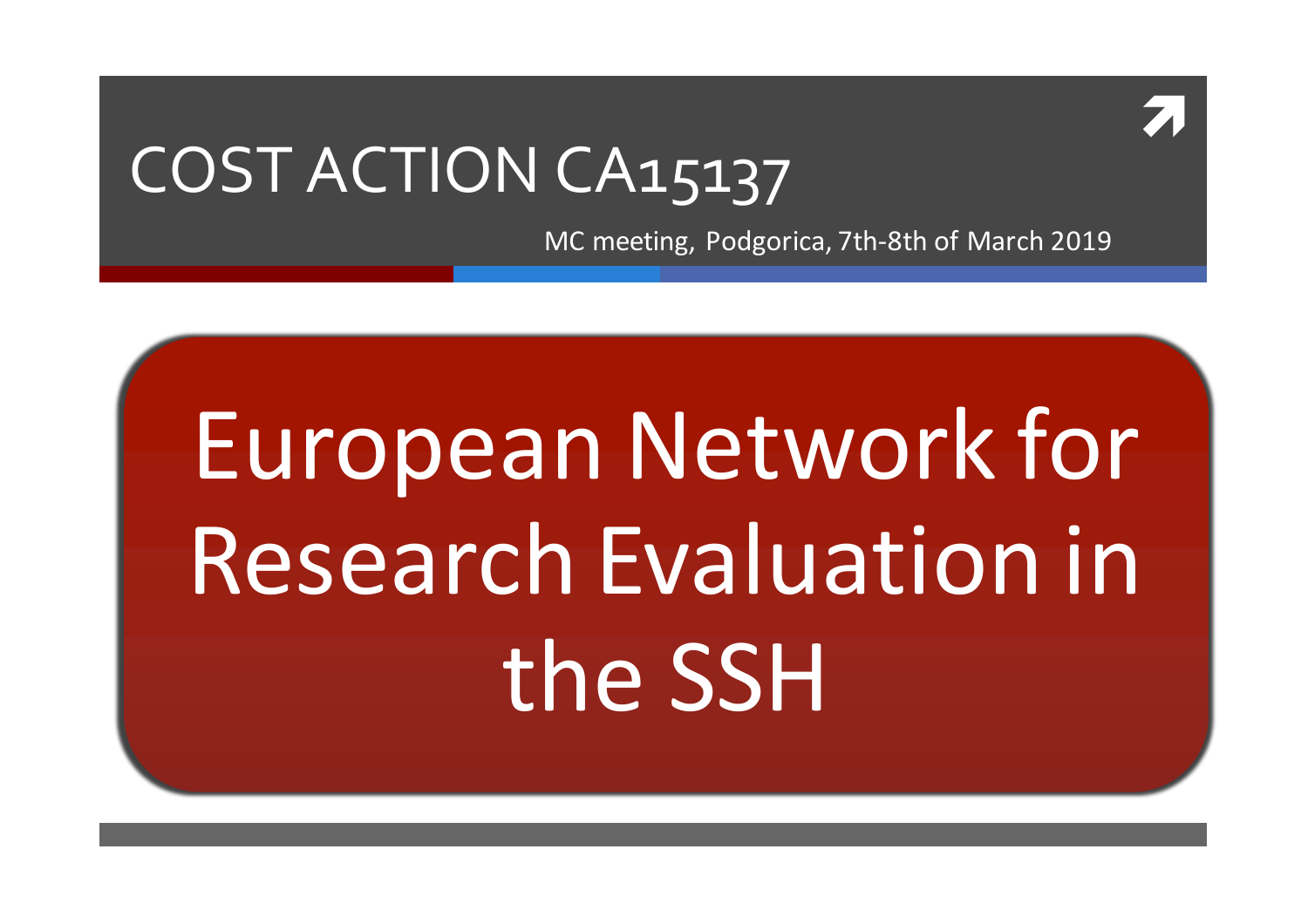# SIG\_Gender&Geopolitics (GG) ©

- Title:  $\mathcal{F}_{\mathcal{A}}$ 
	- Old title: Academics' identities & the NPM ideology: 7 intersecting gender and national origins across Europe
	- New suggestions: Are young reserachers eqally 7 captured by "everyday neoliberalism"?
- Authors: 71
	- Karolina Lendák-Kabók 7 Stéphanie Mignot-Gérard Marc Vanholsbeeck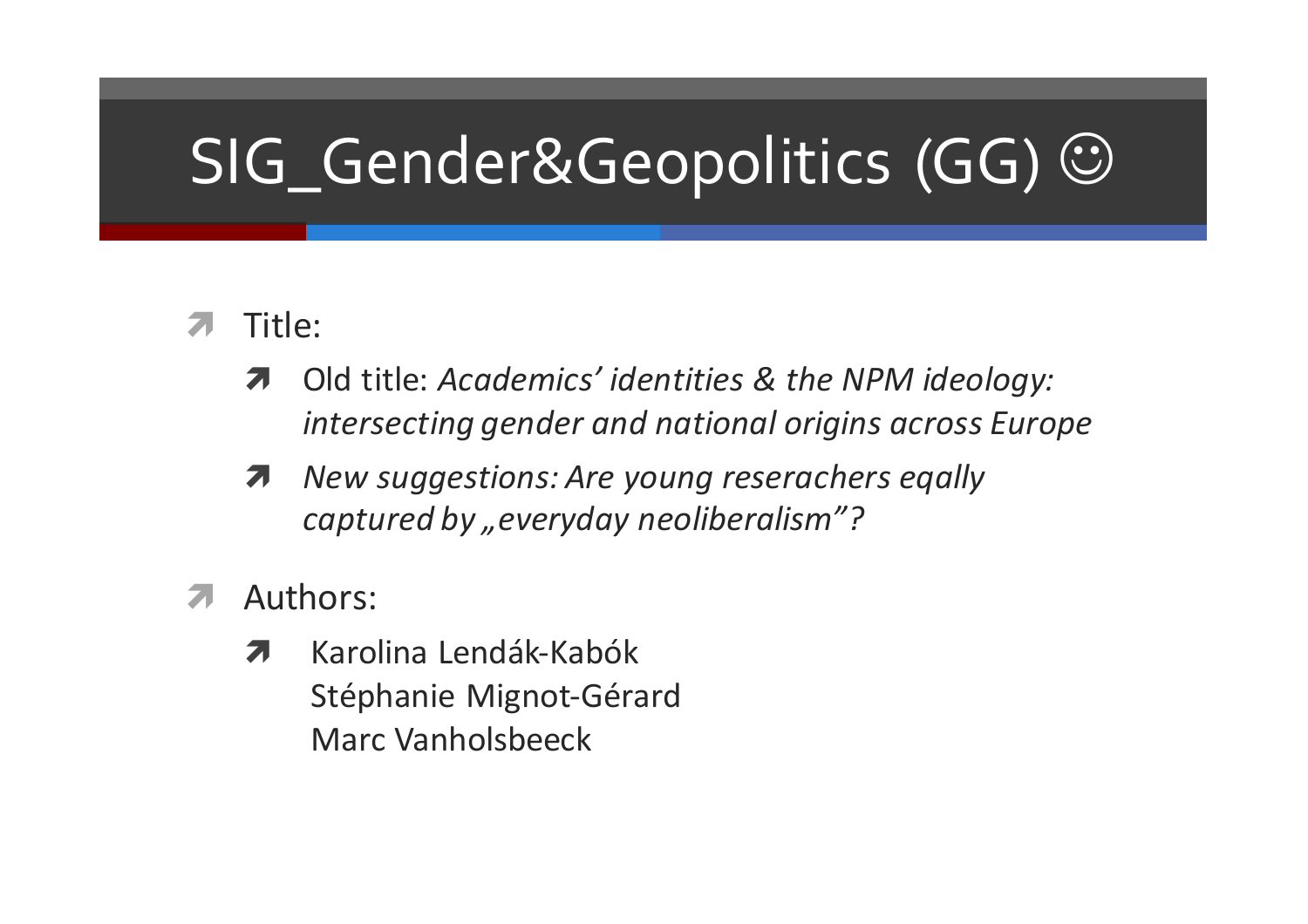# Structure of the paper

- Introduction  $\overline{\phantom{a}}$
- Theoretical framework  $\overline{\phantom{a}}$
- $\overline{\mathcal{L}}$ Method
- **Findings**  $\overline{\phantom{a}}$
- Conslusion  $\overline{\phantom{a}}$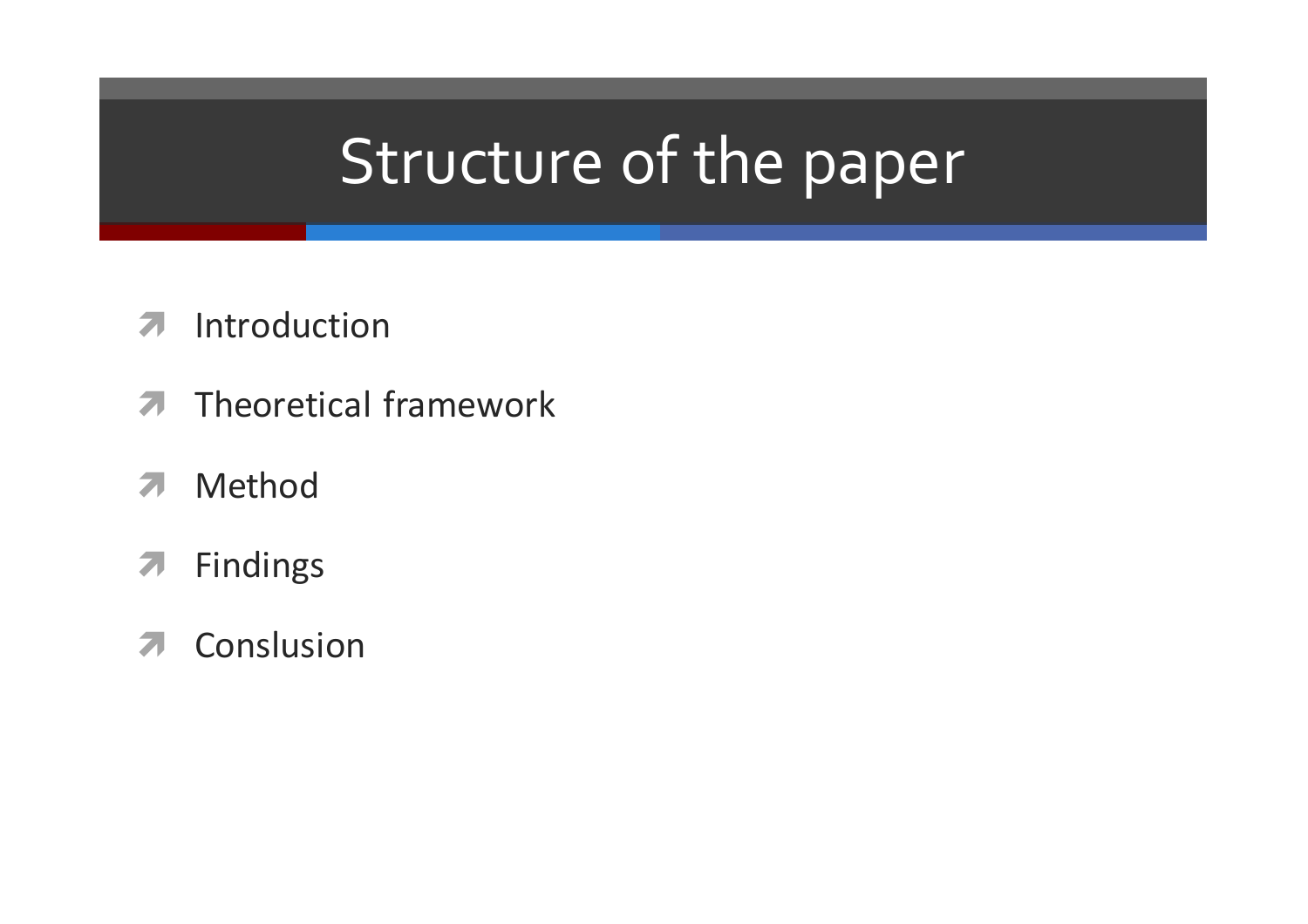# Goal of the paper

 $\blacktriangledown$  The intersection of the geopolitical and gender differences in academic discourses of ECI's with regard to the neoliberalism in academia: Focusing on the narratives of young academicians when talking about their career choices, career advancement, publication strategies and grant funding possibilities, while struggling to remain on the highly demanding scientific track.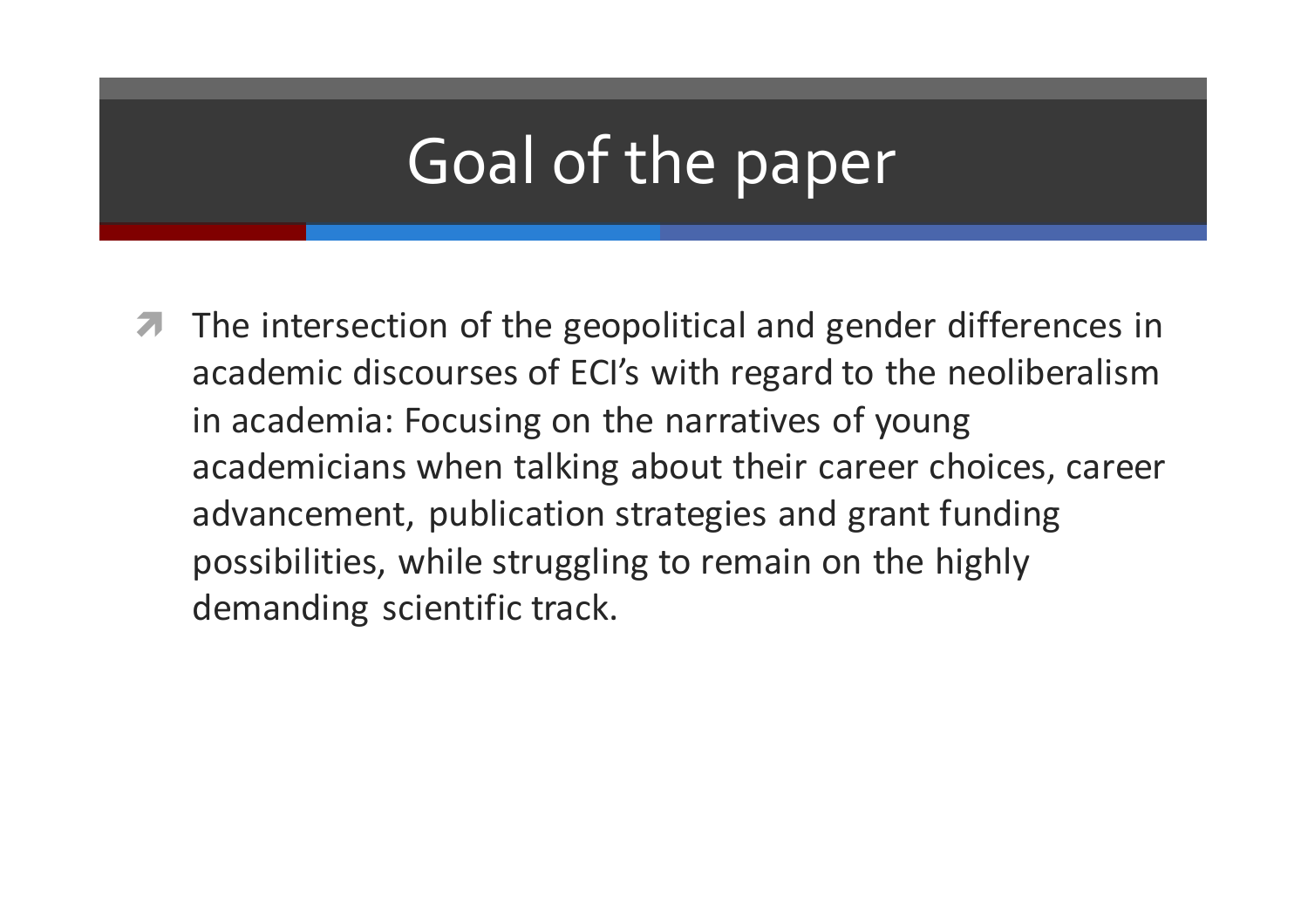## Theoretical framework: Everyday neoliberalims in academia

- $\blacktriangledown$  (1) Foucalt: neolibearlism governance is consistent with the line of thought of "governmentality".
- $\pi$  (2) manageralism is not only a set of policies and instruments but also an "identity project" (Du Gay 1996)
- $\pi$  (3) the everyday neoliberalism in higher education implies that academics should endorse an enterprenurial spirit in their dayto-day activities as well in the development of their careers.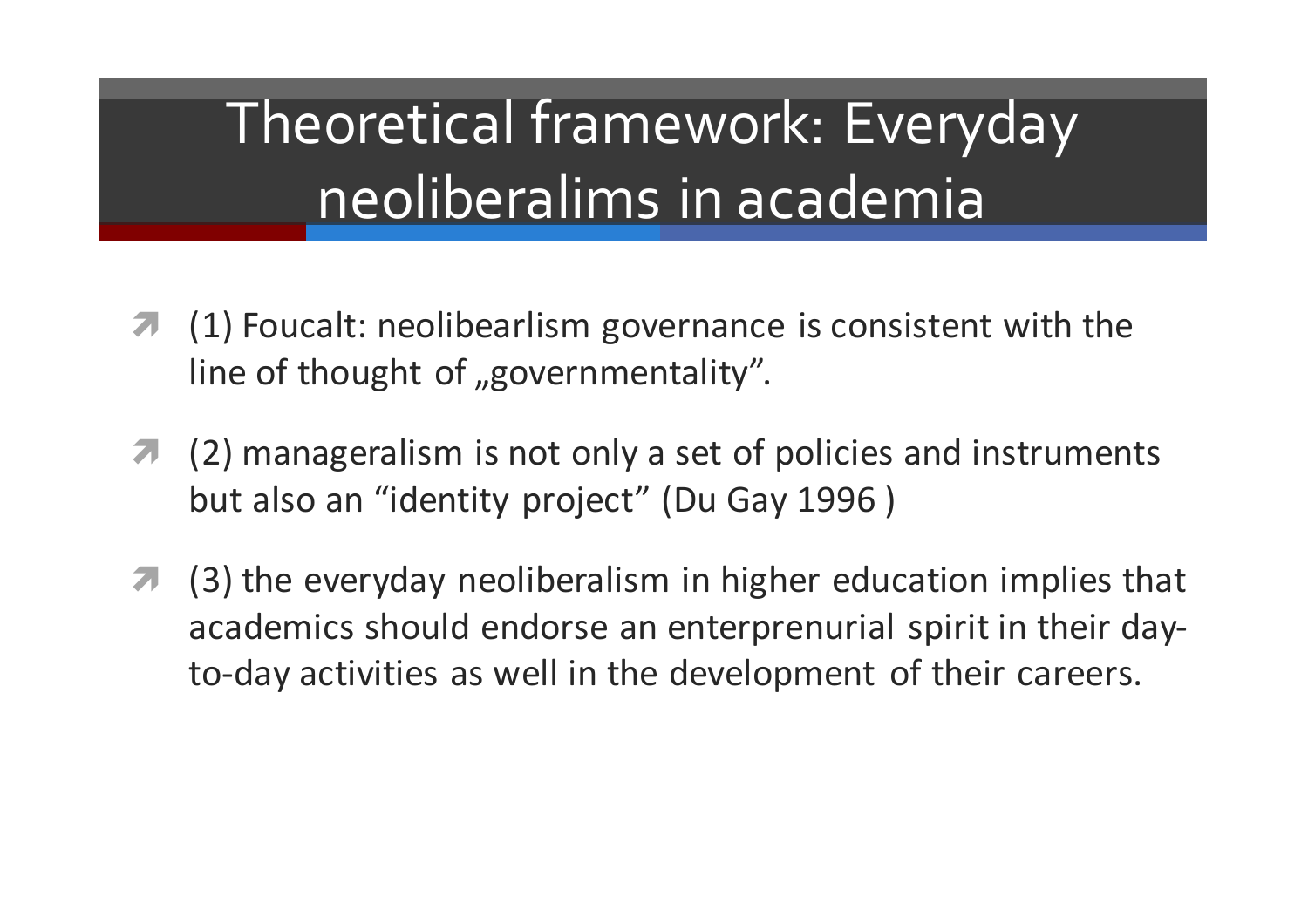Theoretical framework:Neoliberalism in academia as a gender issue

- (1) Bensimon (1995) warned that the managerial university would create an insitutional climate that affects women adversely
- (2) managerialism introduced a "discursive masculinity" (Martinez-Aleman 2014) into universities.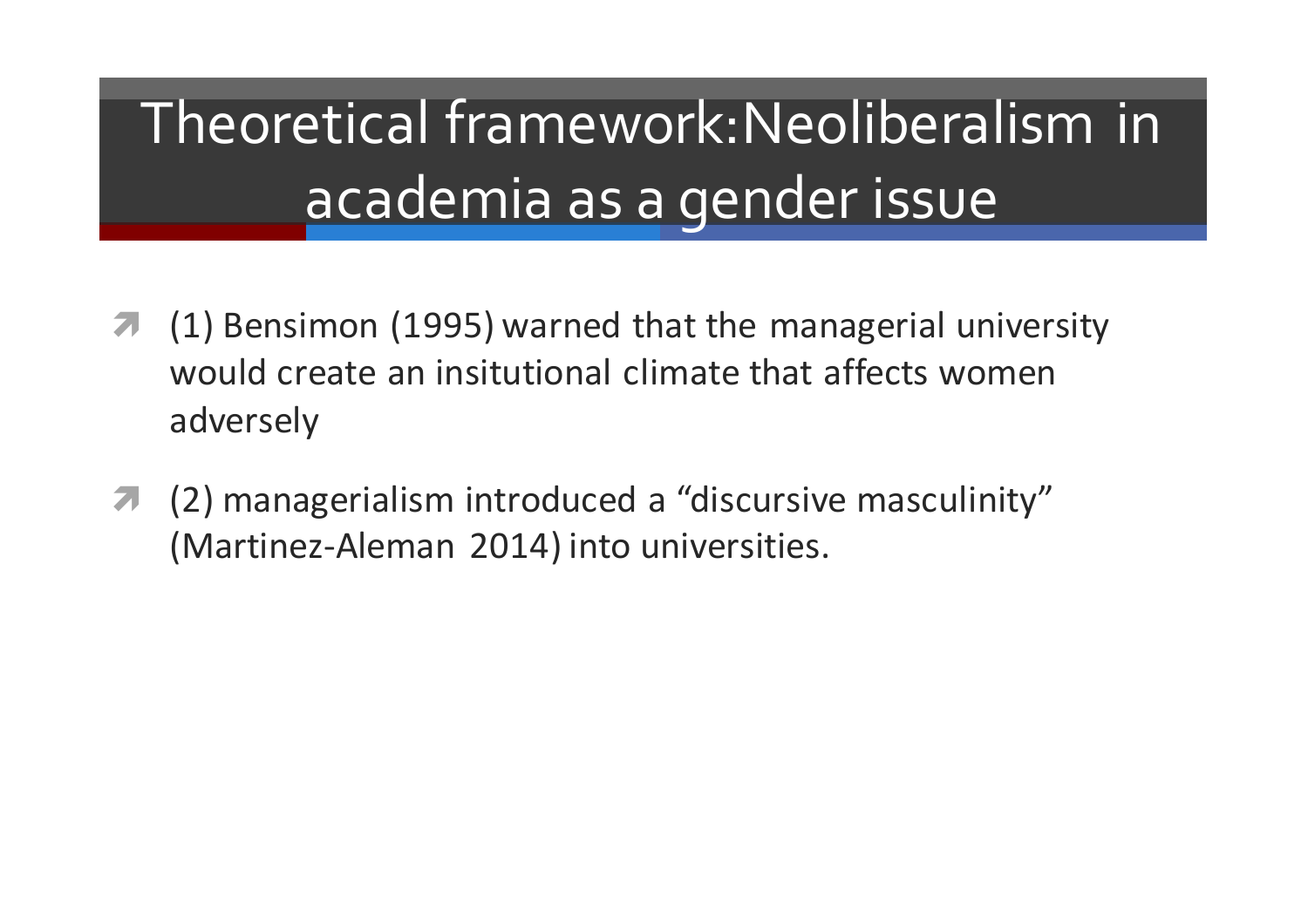## Method(1)

- Seventeen European countries: *Belgium, Bosnia & Herzegovina, Croatia, Cyprus, Finland, France, Latvia, Lithuania, Montenegro, the Netherlands, Poland, Portugal, Serbia, Slovakia, Slovenia, Switzerland and Malta*
- **7** For the purposes of the article in question, the total of 48 interviews was analysed

|             | <b>Eastern Europe</b> | <b>Western Europe</b> | <b>Total</b> |
|-------------|-----------------------|-----------------------|--------------|
| Female      | 19                    | 8                     | 27           |
| <b>Male</b> | 15                    | 5                     | 20           |
| Total       | 31                    | 16                    | 47           |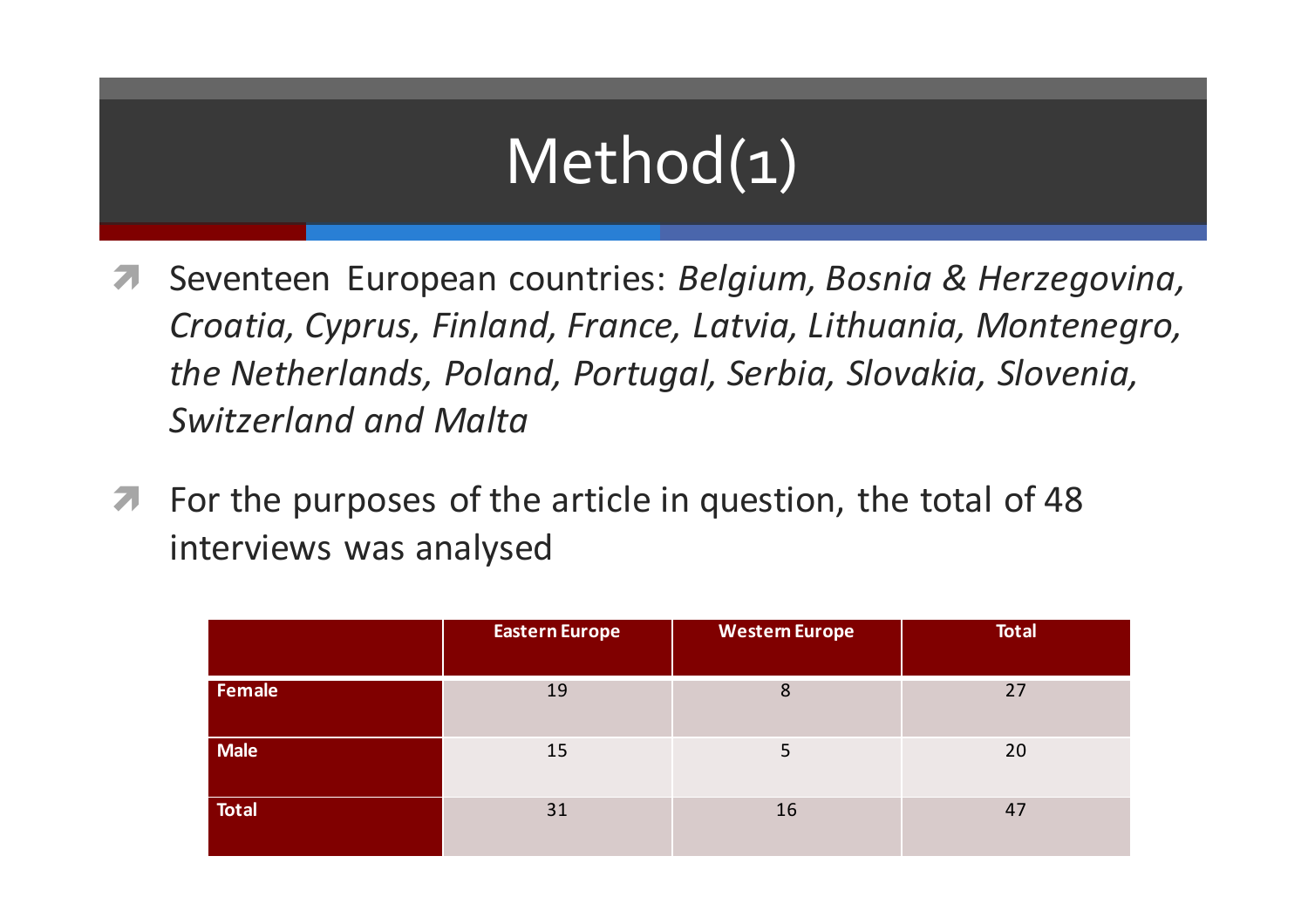# Method (2)

- $\pi$  Bottom-up coding
- **7** During the coding, special attention was paid to gender and geopolitical differences that were to be found in the research.
- **7** Analysis: highlighting the relevant parts, and coding them according to the proposed themes
- **7** The themes of interest were the interviewees' experiences and opinions concerning their:
	- **7** PhD decision, PhD completion, PhD achievement, PhD supervision, career planning, **career achievement**, academic recruitment, publication achievement, **publication strategy**, peer review, evaluation, research activity, national system of science, **grant funding**, and teaching activity.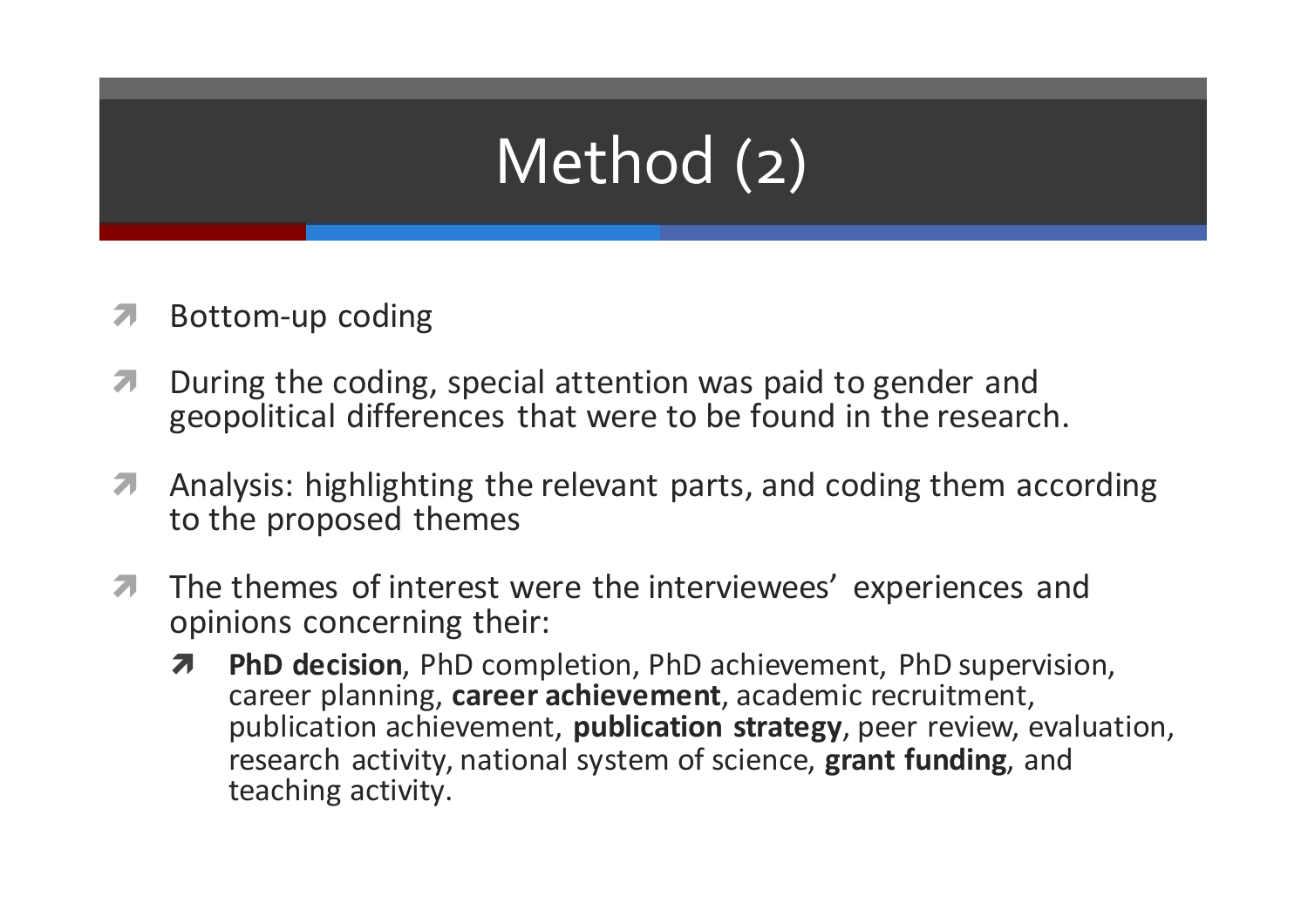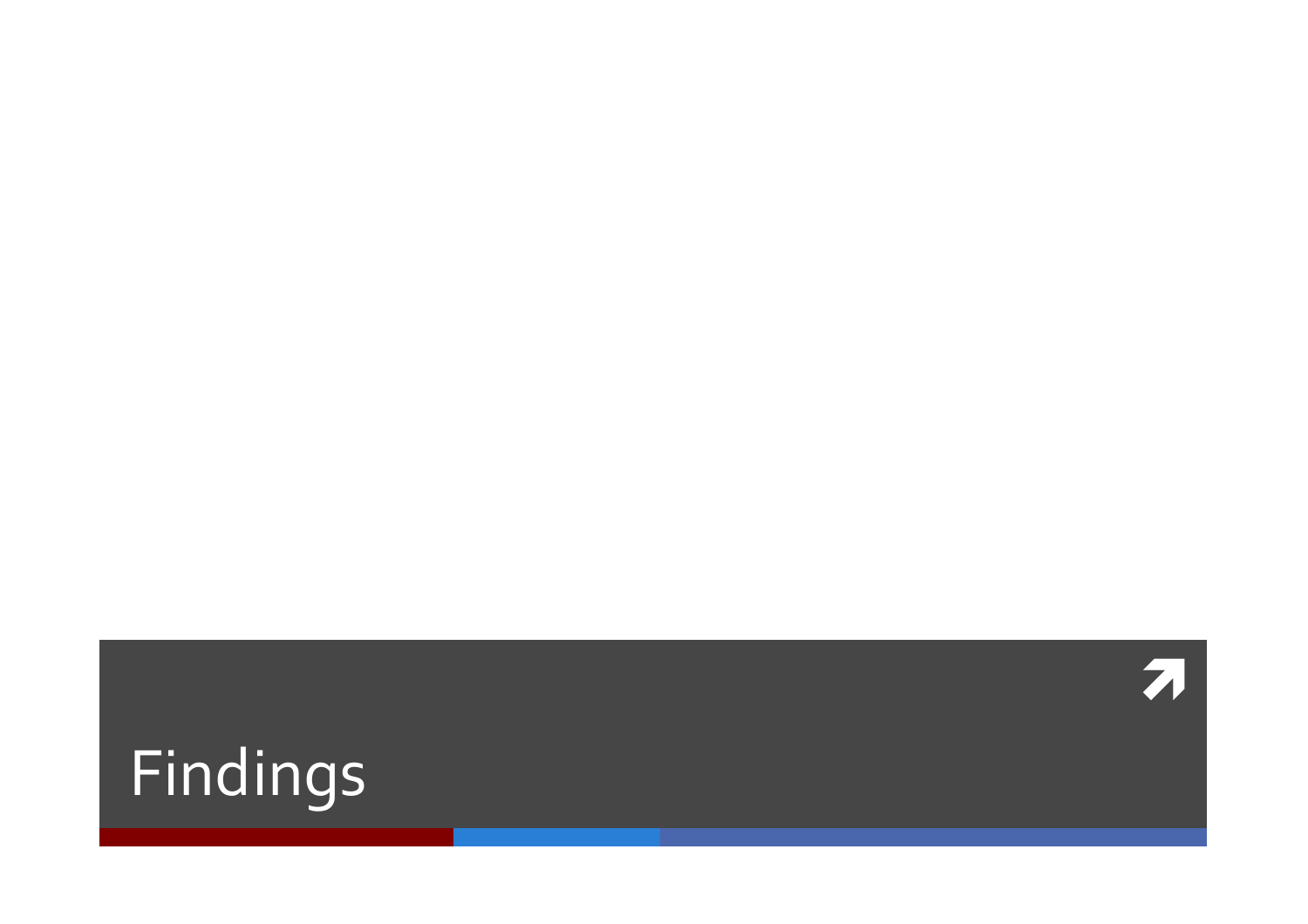## PhD decision - women

- *A* PhD as intrinsic motivation for women: "curious personality" (18FI-F), "personal interest in research work" (41ME-F), "for herself" (63RS-F), "research as personal motivation, interest, stimulation" (5BE-F), "PhD not part of a strategy but personal strategy, but interest" (9CH-F).
- $\lambda$  Some women also point out the: "luck" factor (21FR-F) or a "flowing process / never thought I would do a PhD" (9CH-F)
- *A* There were some slight differences in Southern countries, namely Portugal and **Cyprus** where women highlight more their involvement in a PhD in a career perspective, however, these women all pointed specific external support to carry on a PhD (either from the institution or family): "continuation of my previous work in the university / staying in the university" (57PT-F), "a compulsory step to pursue an academic career (but also an intellectual challenge)" (58PT-F), "major point in her career, but also I was given the opportunity, my parents supported" (13CY-F)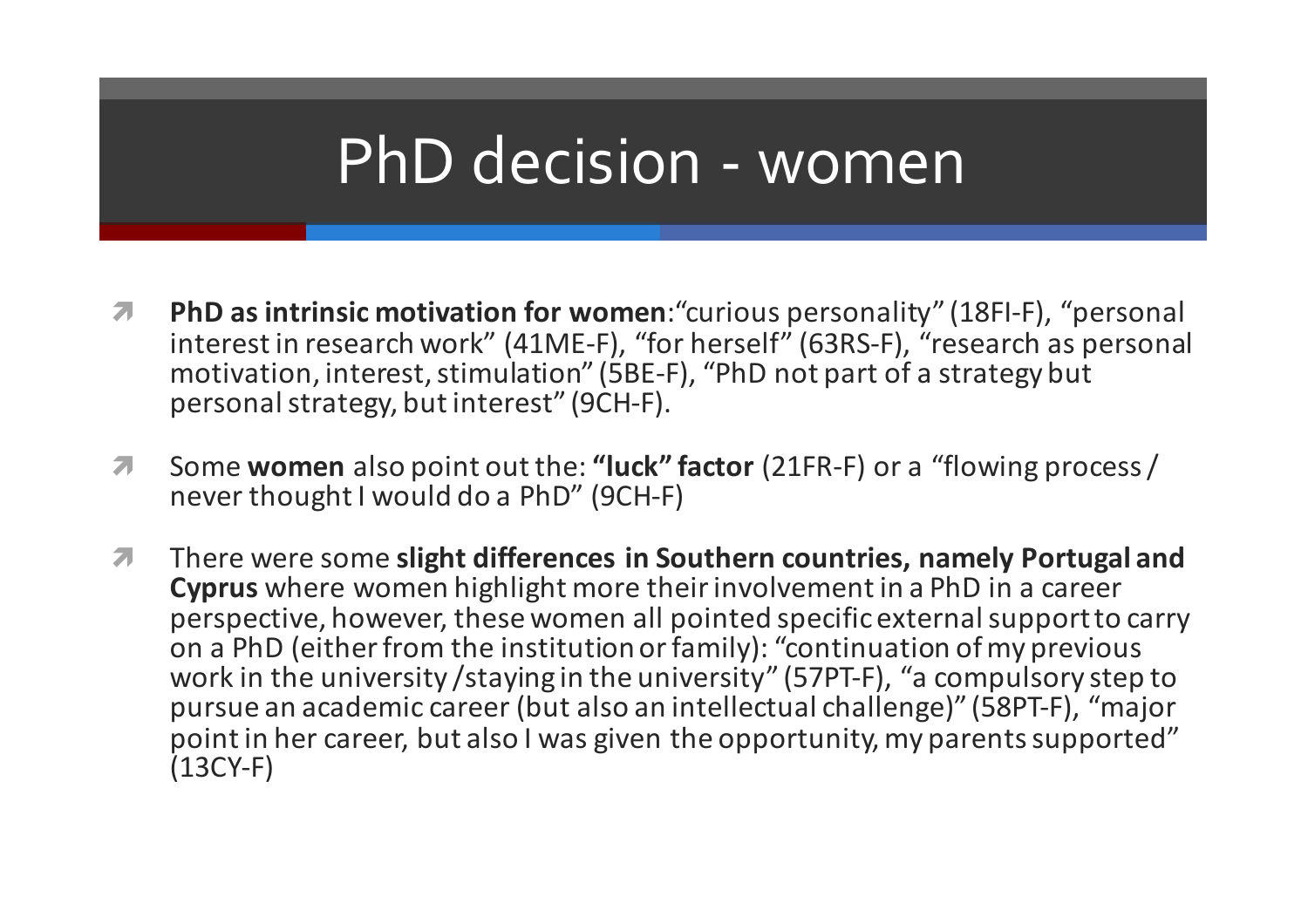#### PhD Decision- men

- $\pi$  PhD as a means to start an academic career for men and there **were no significant geopolitical differences:** "doctoral studies as logical consequence to remain at university" (4BA-M), "wanting to teach at the university (and have a better knowledge than student)" (35LT-M), "during undergraduate studies, wanted to teach at the university" (15CY-M), "desire to start an academic career" (64RS-M), "always knew I wanted to become a researcher" (19FI-M), "Knew from the start that was the road to take"  $(51NL-M)$ , "postgraduate studies as the only way to develop a career in this field of studies" (72SL-M)
- there were no significant geopolitical differences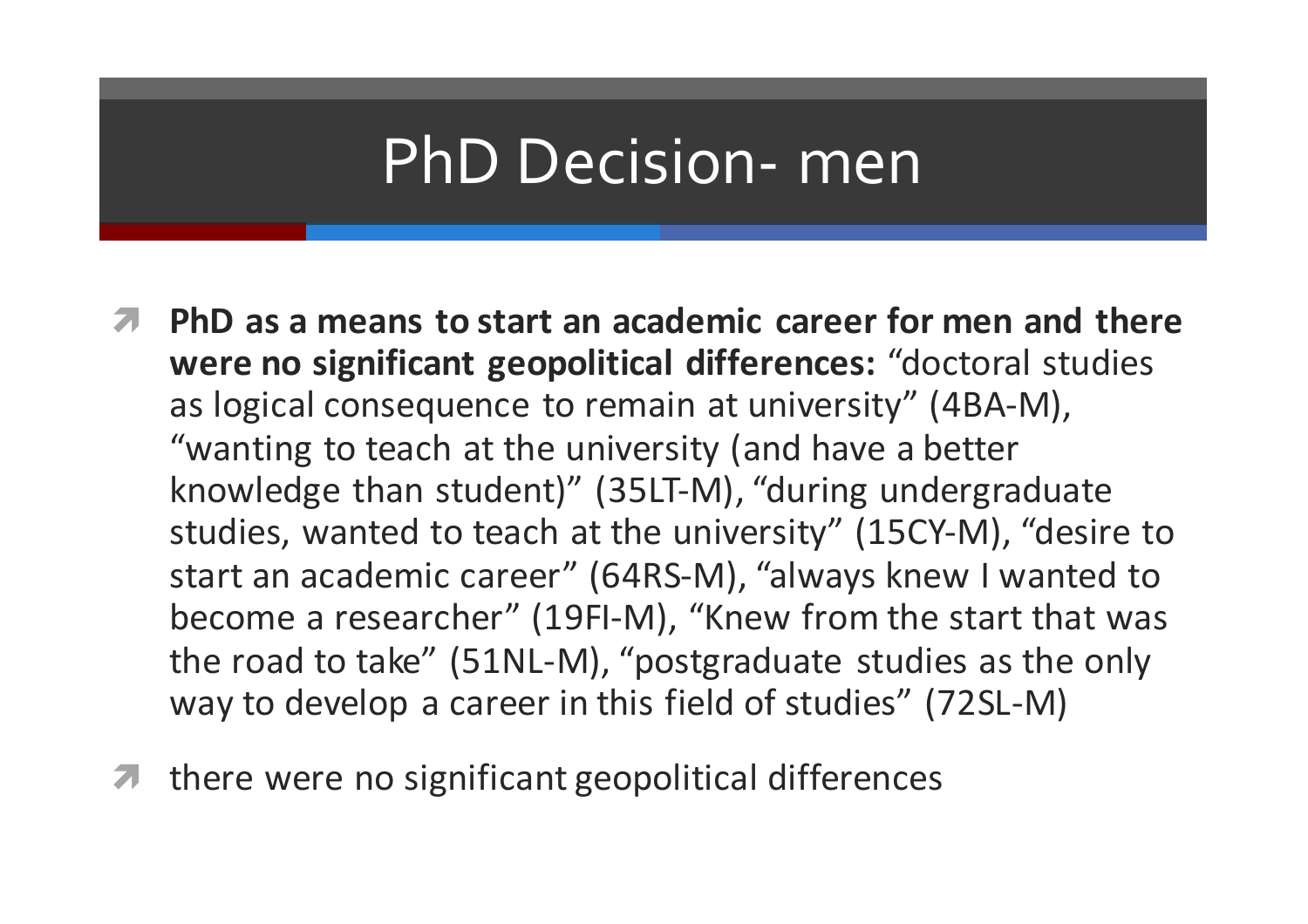#### Academic career - women

- $\lambda$  Women emphasize nepotism or local networks as levers for obtaining a **position**: "unfair, lack of transparency, political" (38LV-F), "non transparent, the field of study is important, unfair" (18FI-F), "pre arranged, only a formality, not transparent" (65SK-F), "lobbying versus best candidates" (2BA-F), "personal networking" (14CY-F), "no clear criteria" (17FI-F), "difficult to enter the system as people already in the system are recruited" (63RS-F)
- **7** Complain a lot about not transparent criteria or political struggles at play in recruitment decisions
- $\lambda$  Only women who have multiple personal advantages, positive view on **academic recruitment**: 37LV-F (good CV, local contacts, family support).
- $\lambda$  There were no specific geopolitical differences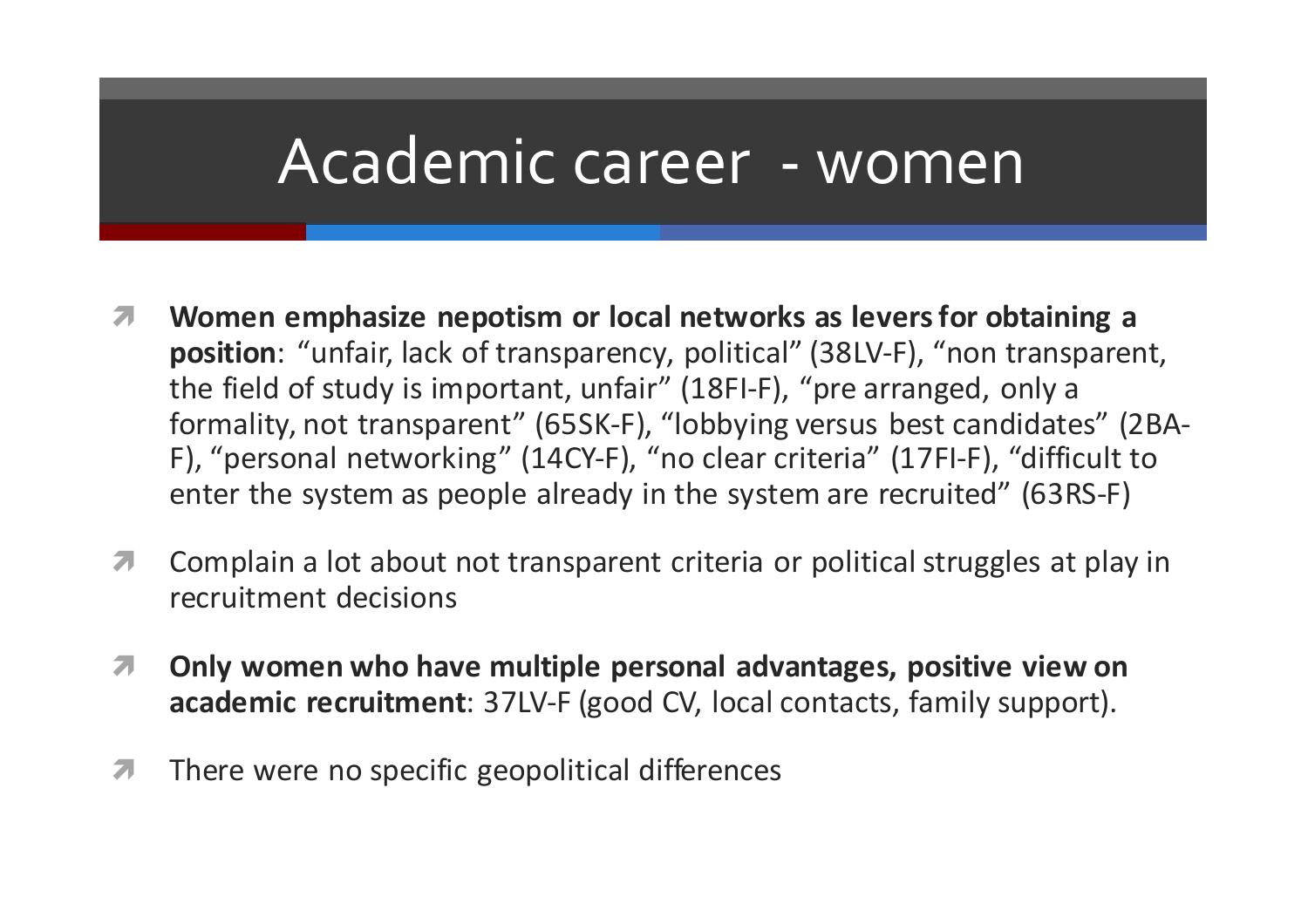#### Academic career- men

- $\pi$  Men also point nepotism and local network but academic excellence as well and are overall less critical than women on these issues
- $\pi$  Most of men point out their ability to build local networks, willingness to take on administrative responsibilities that gave them the opportunity to get a job **in academia**: "appropriate connections" (4BA-M), "proposal of post-doc by project leader" (8BE-M), "extend presence in the university" (7BE-M), "engaged in administration" (7BE-M),"chosen by supervisor" (72SL-M).
- $\pi$  The other part of male interviewees point out their **accomplishments in** research and/or their international experience: "did not have to look for a job, post doc aborad" (35LT-M), "fair teaching and research, award for research" (15CY-M), "good mix of networking and articles" (43ME-M), "PhD supervisor helped + Fullbright fellowship" (19FI-M).
- $\sqrt{ }$  There were no specific geopolitical differences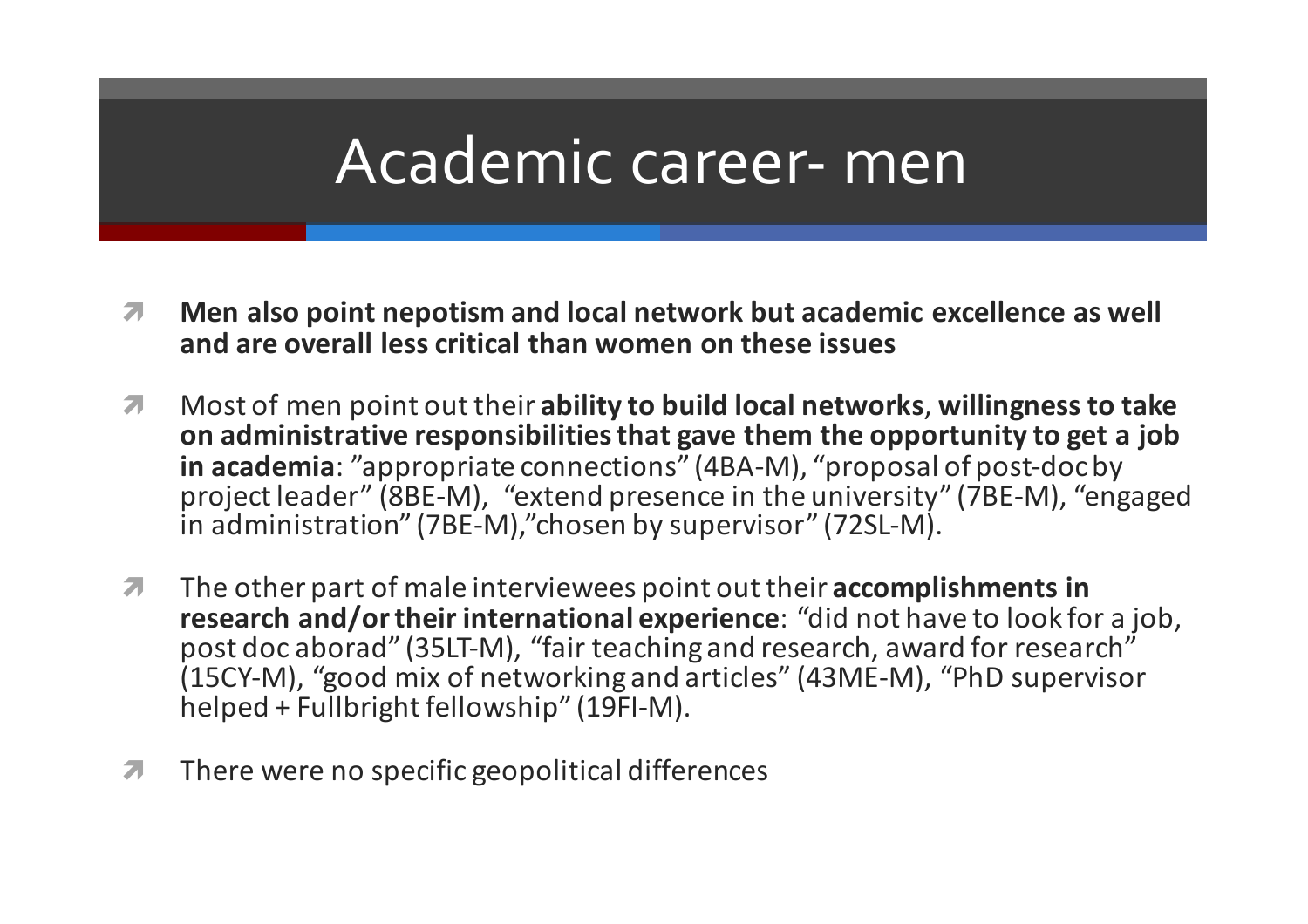## Publication strategy -women

- $\overline{a}$  Women are less strategic, however eastern women are more strategic than their western **counterparts**
- $\blacktriangledown$  Many of them point the inexistence of a strategy, but opportunities that arise: "no strategy, books"(5BE-F), "no strategy, opportunity driven" (21FR-F, 38LV-F, 58PT-F, 61RS-F, 63RS-F, 65RS-F), " research, not quantity is the goal" (9CH-F), "Impact factor is less important than 'right' audience" (54PL-F), "topics in connection, novelty" (17FI-F)
- $\lambda$  A number of interviewees insist **on the quantity of articles published rather than the quality of the** journals, in order to match their institutions' requests (33LT-F, 37LV-F)
- $\lambda$  Some mention **to give priority to outlets where it is easy to publish**, most of the times the **national journals** (66 SK-F, 69SL-F, 33LT-F, 37LV-F, 18FI-F, 62RS-F)
- *i* **Other drivers for academic publication: The only women who endorse a masculine attitude towards publishing are from Eastern countries:** "based on indicators" (1BA-F), "from domestic to regional to international" (2BA-F), "Check I-Index" (13CY-F).
- **1** One woman from West points the needs to publish in excellent journals (Portugal where NPM has deeply permeated the HE sector); however she adds that she plays the game to match the targets set by her institution: "Scopus first, because required by the institution" (57PT-F)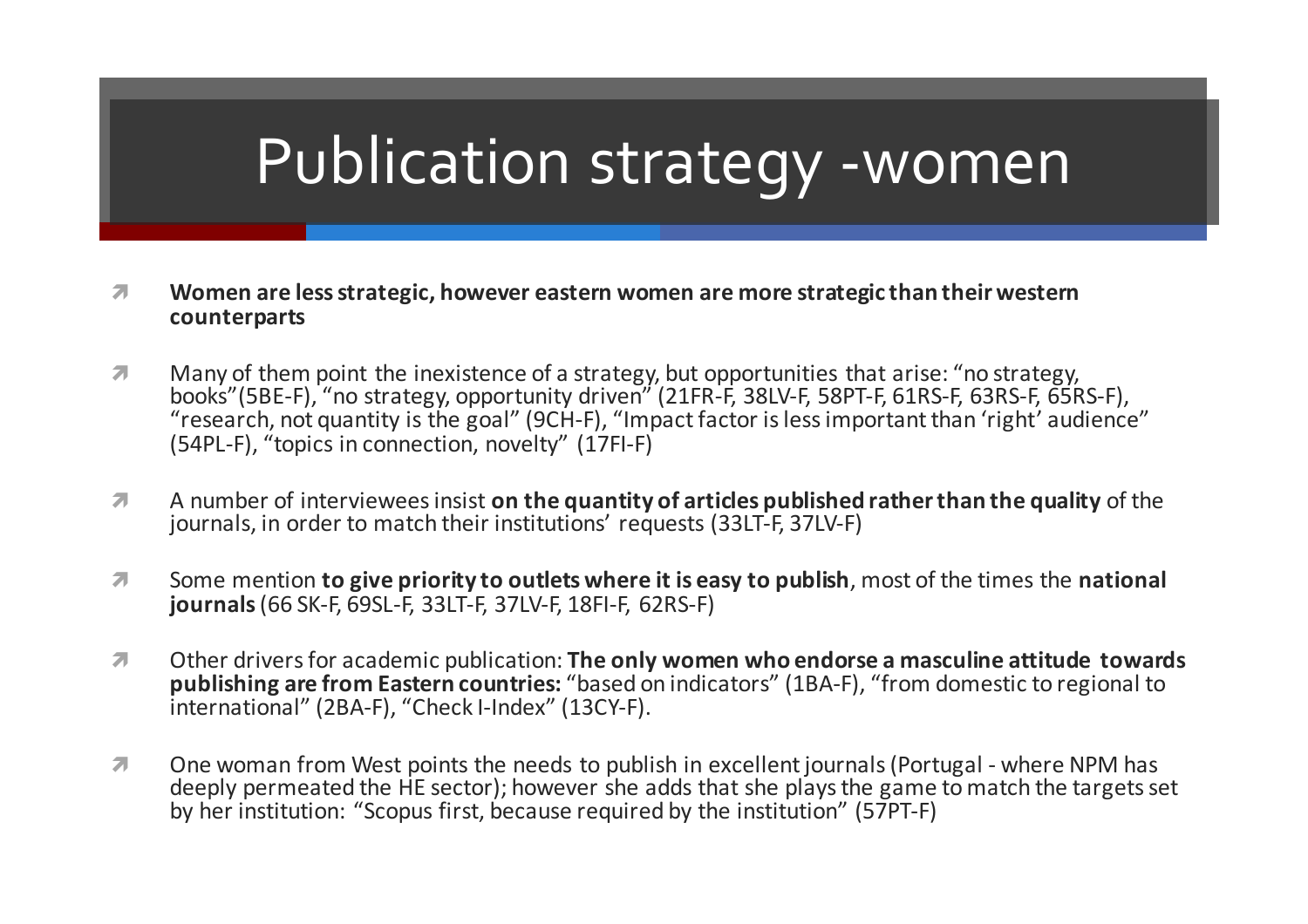## Publication strategy - men

- **7** Some men target high quality journals, either or international/A-journas: "English, A-<br>journals" (55PL-M), "International first, very good journals" (36LT-M), "high impact factor"  $(64RS-M)$ , "A-journals at the beginning of the career, now he has a permanent job, Ajournals less important" (51NL-M), "target international journals" (72SL-M), "co-<br>authorship to publish in best journals" (4BA-M)
- $\blacktriangledown$  Some who have not vet published in the best journals, aim to publish more in international journals in the future. Others simply try to stick on the national quantitative criteria: "aspires to write more" (16CY-M), "mostly national, aspires to write more in international" (68SK-M), "stick to the quantitative criteria in LT" (35LT-M)
- $\lambda$  A minority of men highlight different motives, more in line with the traditional academic ethos of their field: "Empirical articles as the priority" (3BA-M), "Being convincing, original"  $(15CY-M)$ , "the field first"  $(43ME-M)$
- $\lambda$  There were no specific geopolitical differences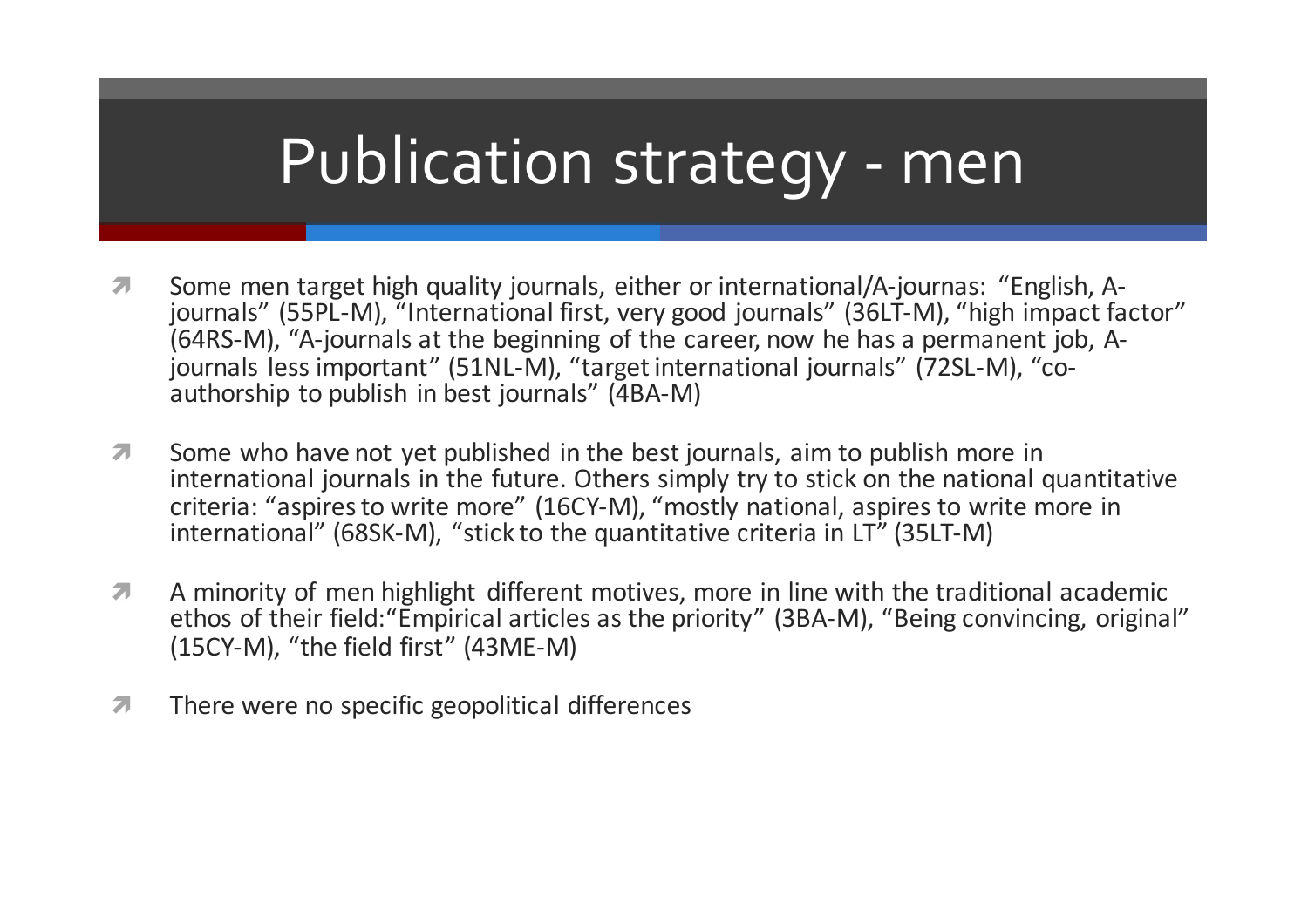## Grant funding application - women

- **7** Eastern women: Overall, not much experience due to the lack of opportunities, information or support, duration of the entire process, or presupposed failure because of politics or nepotism. These countries are of rather small size, hence the shortage in strong partnership and better opportunities: "not much time spent preparing the proposals, high costs, demotivated reserchers"  $(14CY$ <sub>[f</sub>], "the system is not functioning well in Slovakia, no good/sufficient opportunities" (65SK F), "Ministry of Science, more opportunities now, than before, but candidates are not well informed" (42ME F).
- **7** Western women: Neither much experience, nor success. It seems that they are not self-confident enough, which has roots in their gender or unfairness and opacity of the process: "applied as a postdoc reseracher, but did not win any" (17FI\_F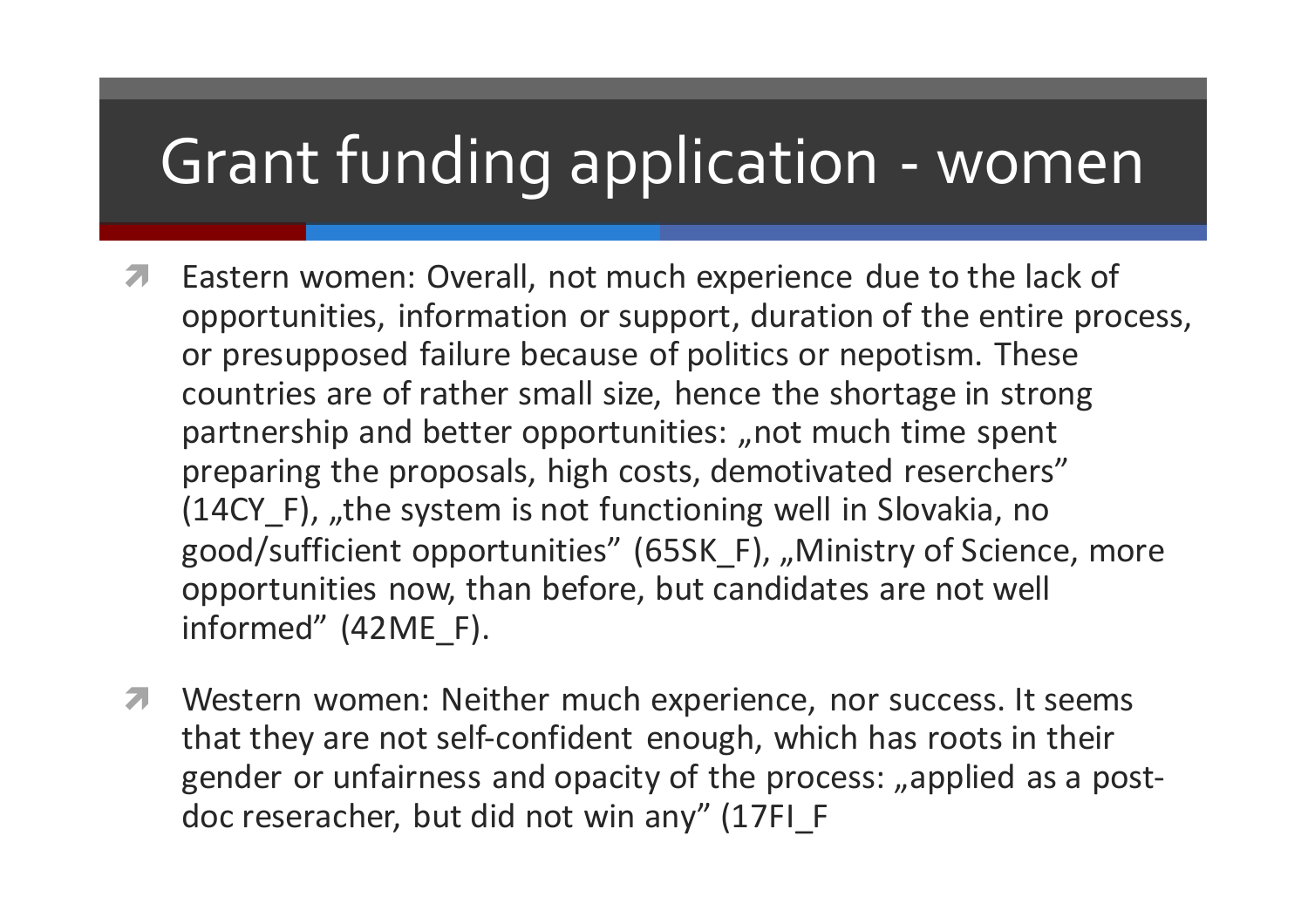## Grant funding application - men

- $\lambda$  **Eastern men:** It seems that men are more courageous, therefore more experienced than women. They, however, agree on the fact that it is a timeconsuming process, that is not transparent enough, not always fair, the success of which is highly dependent on good connections.
- **7** , applied to the Ministry of Science, the only experience I have, there could be more opportunities"(43ME M), "small amount of money, also as a coapplicant, administrative demanding, (un)fair allocation"(68SK M).
- *A* Western men: Men came into contact with the process and are relatively successful. The success lies in being well informed and widely experienced, or just lucky (privileged?)
- **7** , depends on the reviewers as well, applied for individual grants I was successful because of the CV" (51NL M).